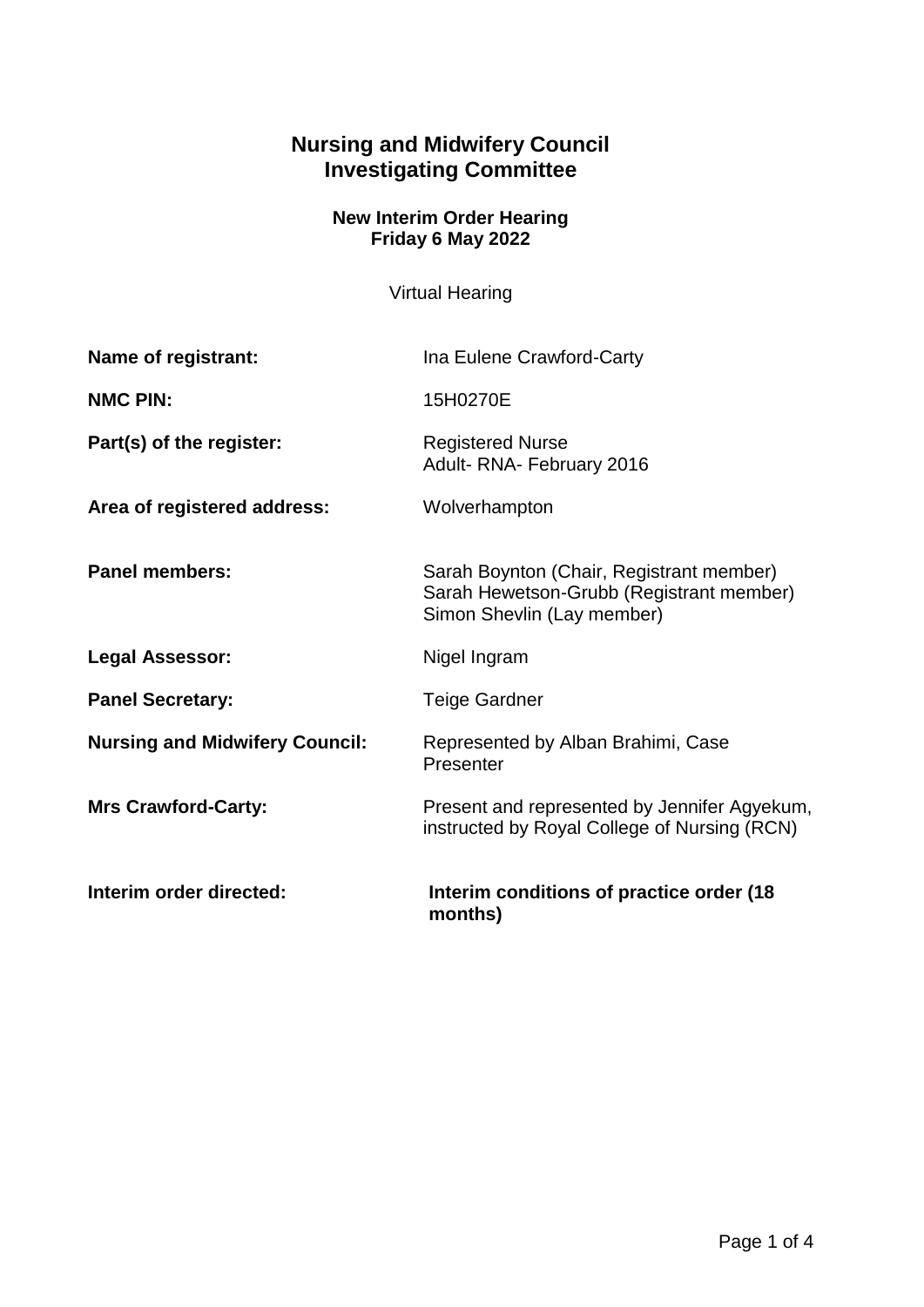## **Decision and reasons on interim order**

The panel decided to make an interim conditions of practice order for a period of 18 months.

As such it has determined that the following conditions are proportionate and appropriate:

*'For the purposes of these conditions, 'employment' and 'work' mean any paid or unpaid post in a nursing, midwifery or nursing associate role. Also, 'course of study' and 'course' mean any course of educational study connected to nursing, midwifery or nursing associates.*

- 1. You must limit your employment to your current employer at the University of Wolverhampton.
- 2. You must ensure that you meet with your line manager, mentor, supervisor or their nominated deputy, at least monthly, to discuss your performance.
- 3. You must provide a report, before the next review of your case, from your line manager, mentor, supervisor or their nominated deputy, in regard to your performance.
- 4. You must ensure that you are signed off as competent by your manager before teaching or lecturing in any of the following areas:
	- Clinical skills and patient observations
	- Documentation and record keeping
	- Medications administration and management
	- Infection Prevention and Control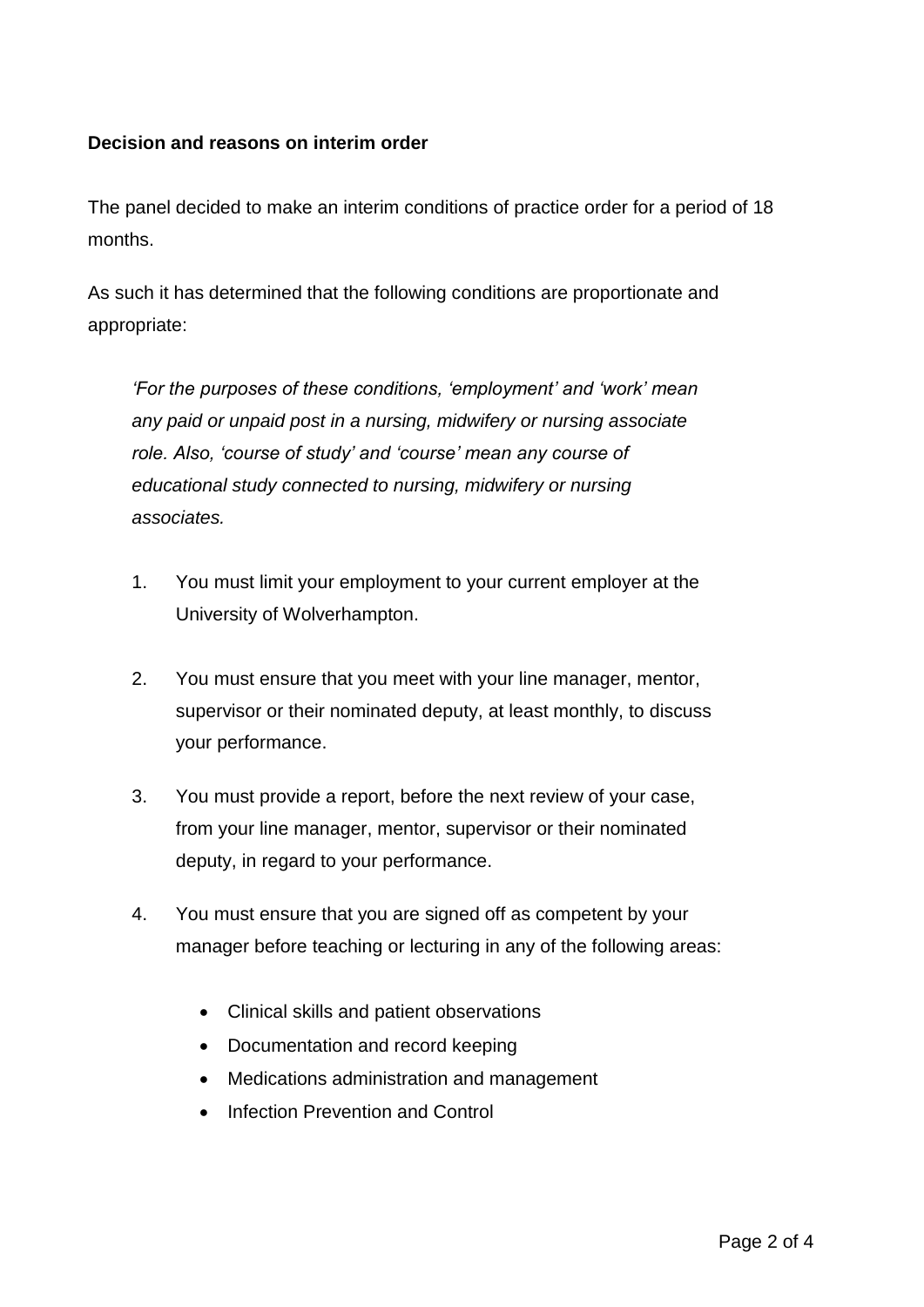- 5. You must keep the NMC informed about anywhere you are working by:
	- a) Telling your case officer within seven days of accepting or leaving any employment.
	- b) Giving your case officer your employer's contact details.
- 6. You must keep the NMC informed about anywhere you are studying by:
	- a) Telling your case officer within seven days of accepting any course of study.
	- b) Giving your case officer the name and contact details of the organisation offering that course of study.
- 7. You must immediately give a copy of these conditions to:
	- a) Your organisation or person you work for.
	- b) Any establishment you apply to (at the time of application), or with which you are already enrolled, for a course of study.
- 8. You must tell your case officer, within seven days of your becoming aware of:
	- a) Any clinical incident you are involved in.
	- b) Any investigation started against you.
	- c) Any disciplinary proceedings taken against you.
- 9. You must allow your case officer to share, as necessary, details about your performance, your compliance with and / or progress under these conditions with:
	- a) Any current or future employer.
	- b) Any educational establishment.